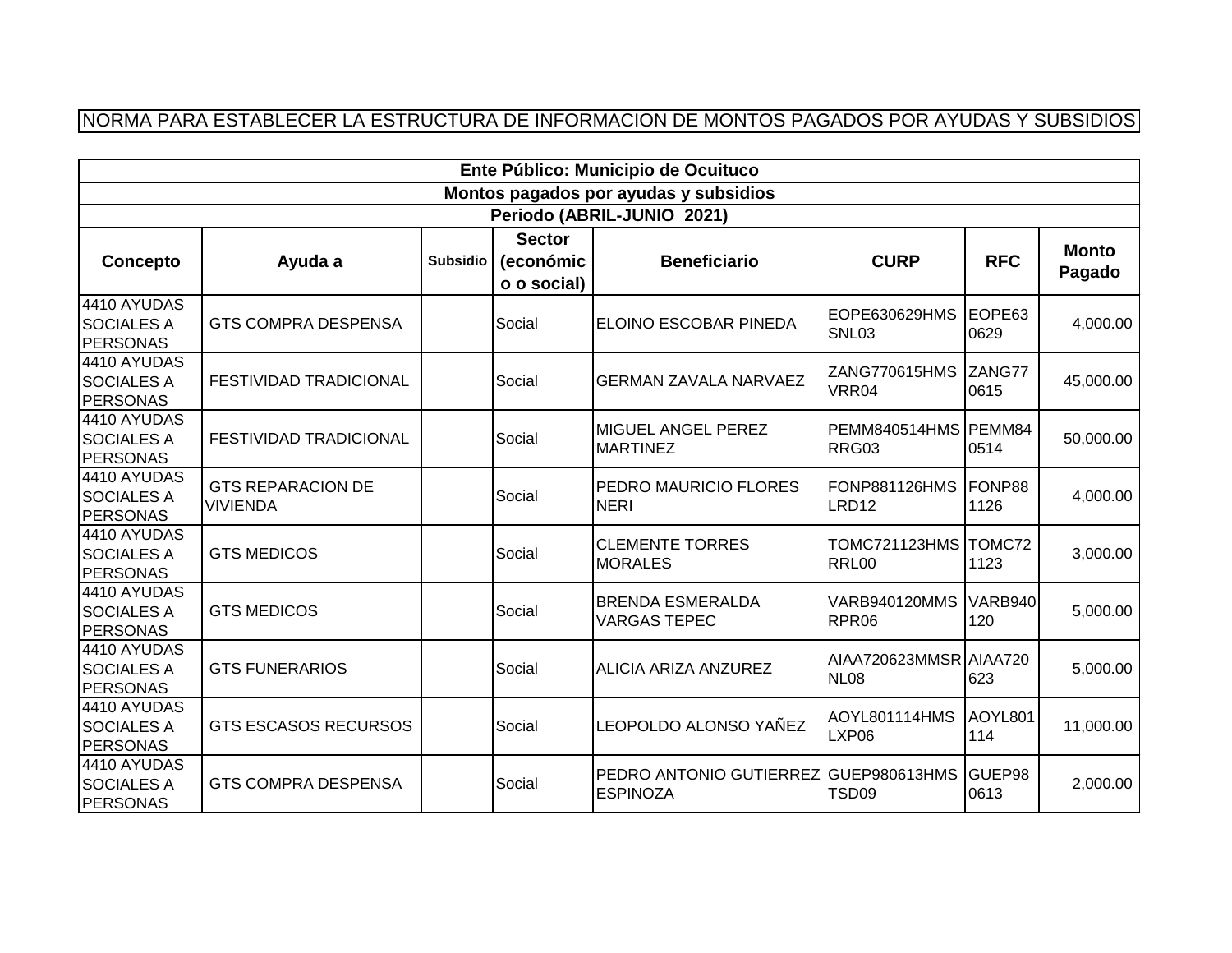| 4410 AYUDAS<br><b>SOCIALES A</b><br><b>PERSONAS</b> | <b>GTS MEDICOS</b>                          | Social | AZUCENA JIMENEZ ARIZA                        | JIAA010602MMSM JIAA0106<br>RZA1        | 02                    | 3,000.00  |
|-----------------------------------------------------|---------------------------------------------|--------|----------------------------------------------|----------------------------------------|-----------------------|-----------|
| 4410 AYUDAS<br><b>SOCIALES A</b><br>PERSONAS        | <b>GTS REPARACION DE</b><br><b>VIVIENDA</b> | Social | <b>EUSTOQUIA CARMONA</b><br><b>CASTILLO</b>  | CACE741102MMS CACE74<br>RSS04          | 1102                  | 3,000.00  |
| 4410 AYUDAS<br><b>SOCIALES A</b><br><b>PERSONAS</b> | <b>GTS REPARACION DE</b><br><b>VIVIENDA</b> | Social | ROSA ISELA AYALA VARGAS                      | AAVR761005MMS<br>YRS07                 | AAVR761<br>005        | 10,000.00 |
| 4410 AYUDAS<br><b>SOCIALES A</b><br>PERSONAS        | <b>GTS REPARACION DE</b><br><b>VIVIENDA</b> | Social | ANASTASIO ANTONIO AYALA<br><b>GARCIA</b>     | AAGA500415HMS<br>YRN05                 | AAGA50<br>0415        | 5,000.00  |
| 4410 AYUDAS<br><b>SOCIALES A</b><br><b>PERSONAS</b> | <b>GTS MEDICOS</b>                          | Social | <b>EFRAIN MORALES CAZARES</b>                | MOCE691227HMS MOCE69<br>RZF06          | 1227                  | 3,000.00  |
| 4410 AYUDAS<br><b>SOCIALES A</b><br>PERSONAS        | <b>GTS MEDICOS</b>                          | Social | ROSALBA GUTIERREZ<br><b>MOLINA</b>           | GUMR950205MM<br>STLS00                 | GUMR95<br>0205        | 3,000.00  |
| 4410 AYUDAS<br><b>SOCIALES A</b><br><b>PERSONAS</b> | <b>GTS REPARACION DE</b><br>VIVIENDA        | Social | JUAN CARLOS SANCHEZ<br><b>ROSAS</b>          | SARJ960125HMS<br>NSN01                 | <b>SARJ960</b><br>125 | 4,000.00  |
| 4410 AYUDAS<br><b>SOCIALES A</b><br><b>PERSONAS</b> | <b>GTS COMPRA DESPENSA</b>                  | Social | MA. CONSUELO MORALES<br><b>TORRES</b>        | MOTC670810MMS MOTC67<br>RRN01          | 0810                  | 3,000.00  |
| 4410 AYUDAS<br><b>SOCIALES A</b><br>PERSONAS        | <b>GTS MEDICOS</b>                          | Social | DELFINA AYALA ANZUREZ                        | AAAD541127MMS<br>YNL03                 | AAAD541<br>127        | 5,000.00  |
| 4410 AYUDAS<br><b>SOCIALES A</b><br><b>PERSONAS</b> | <b>GTS REPARACION DE</b><br><b>VIVIENDA</b> | Social | MARCELO ESPINOSA MONGE                       | EIMM69016HMSS<br><b>NR19</b>           | <b>EIMM690</b><br>16  | 4,000.00  |
| 4410 AYUDAS<br><b>SOCIALES A</b><br><b>PERSONAS</b> | <b>GTS MEDICOS</b>                          | Social | <b>MARIA ANGELICA AYALA</b><br><b>AROCHE</b> | AAAA850815MMS<br><b>YRN00</b>          | AAAA850<br>815        | 5,000.00  |
| 4410 AYUDAS<br><b>SOCIALES A</b><br><b>PERSONAS</b> | <b>GTS FUNERARIOS</b>                       | Social | <b>LUIS ALFONSO IBARRA</b><br><b>MORENO</b>  | IAML620813HMSB IIAML620<br><b>RS06</b> | 813                   | 3,000.00  |
| 4410 AYUDAS<br><b>SOCIALES A</b><br>PERSONAS        | <b>GTS COMPRA DESPENSA</b>                  | Social | MA. LEONOR CARMONA<br><b>CASTILLO</b>        | CACL690701MMS<br>RSN01                 | CACL690<br>701        | 2,500.00  |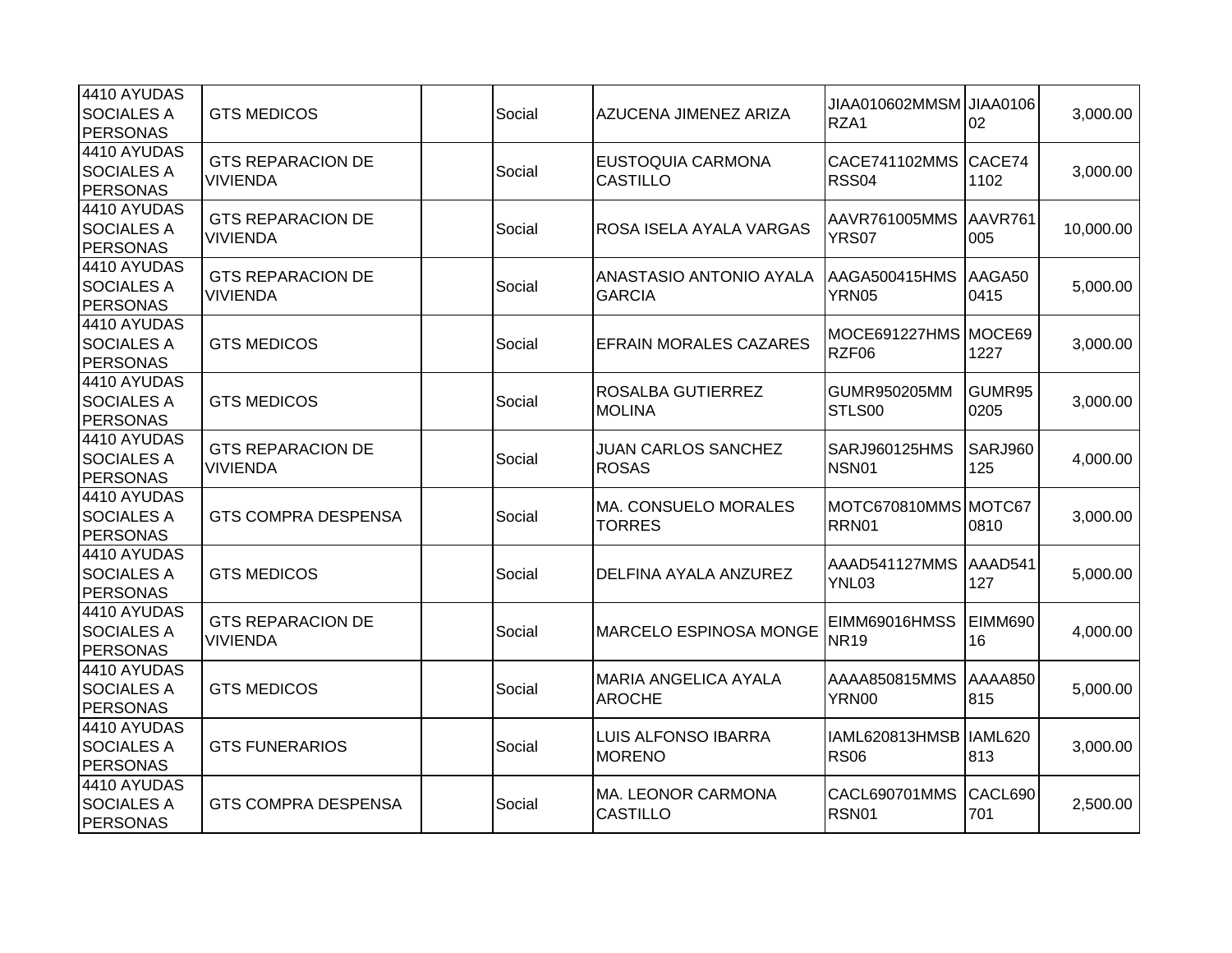| 4410 AYUDAS<br><b>SOCIALES A</b><br><b>PERSONAS</b> | <b>GTS REPARACION DE</b><br>VIVIENDA        | Social | CAROLINA RUIZ SANCHEZ                       | RUSC92020MMSZ RUSC92<br><b>NR08</b>   | 020                   | 5,000.00  |
|-----------------------------------------------------|---------------------------------------------|--------|---------------------------------------------|---------------------------------------|-----------------------|-----------|
| 4410 AYUDAS<br><b>SOCIALES A</b><br>PERSONAS        | <b>GTS MEDICOS</b>                          | Social | LINO LOPEZ AROCHE                           | LOL630923HMSP<br><b>RN08</b>          | LOL6309<br>23         | 3,710.00  |
| 4410 AYUDAS<br><b>SOCIALES A</b><br><b>PERSONAS</b> | <b>GTS REPARACION DE</b><br>VIVIENDA        | Social | ANGELICA MARIA ESPINOZA<br><b>SANCHEZ</b>   | EISA771013MMSS EISA771<br><b>NN18</b> | 013                   | 5,500.00  |
| 4410 AYUDAS<br><b>SOCIALES A</b><br><b>PERSONAS</b> | <b>GTS MEDICOS</b>                          | Social | <b>CARLOS MORALES LOPEZ</b>                 | MOLC560302HMS<br>RPR <sub>02</sub>    | MOLC56<br>0302        | 2,620.00  |
| 4410 AYUDAS<br><b>SOCIALES A</b><br><b>PERSONAS</b> | <b>GTS REPARACION DE</b><br>VIVIENDA        | Social | <b>ISAAC MARIN TORRES</b>                   | MATI930714HMR<br><b>RS03</b>          | <b>MATI930</b><br>714 | 5,740.00  |
| 4410 AYUDAS<br><b>SOCIALES A</b><br>PERSONAS        | <b>GTS REPARACION DE</b><br><b>VIVIENDA</b> | Social | <b>ARTURO CARMONA</b><br><b>SANCHEZ</b>     | <b>CASA770220HMS</b><br>RNR09         | CASA770<br>220        | 10,000.00 |
| 4410 AYUDAS<br><b>SOCIALES A</b><br><b>PERSONAS</b> | <b>GTS REPARACION DE</b><br>VIVIENDA        | Social | <b>BLANCA ESTELA RAMOS</b><br><b>MUÑOZ</b>  | RAMB940511MMS RAMB94<br>MXL04         | 0511                  | 10,000.00 |
| 4410 AYUDAS<br><b>SOCIALES A</b><br><b>PERSONAS</b> | <b>GTS REPARACION DE</b><br>VIVIENDA        | Social | ABEL GALICIA SANCHEZ                        | GSA870730HMSL<br><b>NB04</b>          | GSA8707<br>30         | 7,000.00  |
| 4410 AYUDAS<br><b>SOCIALES A</b><br>PERSONAS        | <b>GTS MEDICOS</b>                          | Social | MA. CONSUELO MORALES<br><b>TORRES</b>       | MOTC670810MMS MOTC67<br>RRN01         | 0810                  | 3,000.00  |
| 4410 AYUDAS<br><b>SOCIALES A</b><br>PERSONAS        | <b>GTS MEDICOS</b>                          | Social | SONIA BLANCO URRUTIA                        | <b>BAUS820205MMS</b><br>LRN06         | <b>BAUS820</b><br>205 | 3,500.00  |
| 4410 AYUDAS<br><b>SOCIALES A</b><br><b>PERSONAS</b> | <b>GTS ESCASOS RECURSOS</b>                 | Social | <b>JESUS RAMOS LOPEZ</b>                    | <b>RALJ750520HMS</b><br>MPS02         | <b>RALJ750</b><br>520 | 10,000.00 |
| 4410 AYUDAS<br><b>SOCIALES A</b><br><b>PERSONAS</b> | FESTIVIDAD TRADICIONAL                      | Social | <b>GERMAN ZAVALA NARVAEZ</b>                | ZANG770615HMS<br>VRR04                | ZANG77<br>0615        | 45,000.00 |
| 4410 AYUDAS<br><b>SOCIALES A</b><br>PERSONAS        | <b>FESTIVIDAD TRADICIONAL</b>               | Social | <b>INOCENTE GUTIERREZ</b><br><b>URRUTIA</b> | GUUI670922HMST GUUI670<br><b>RN10</b> | 922                   | 20,000.00 |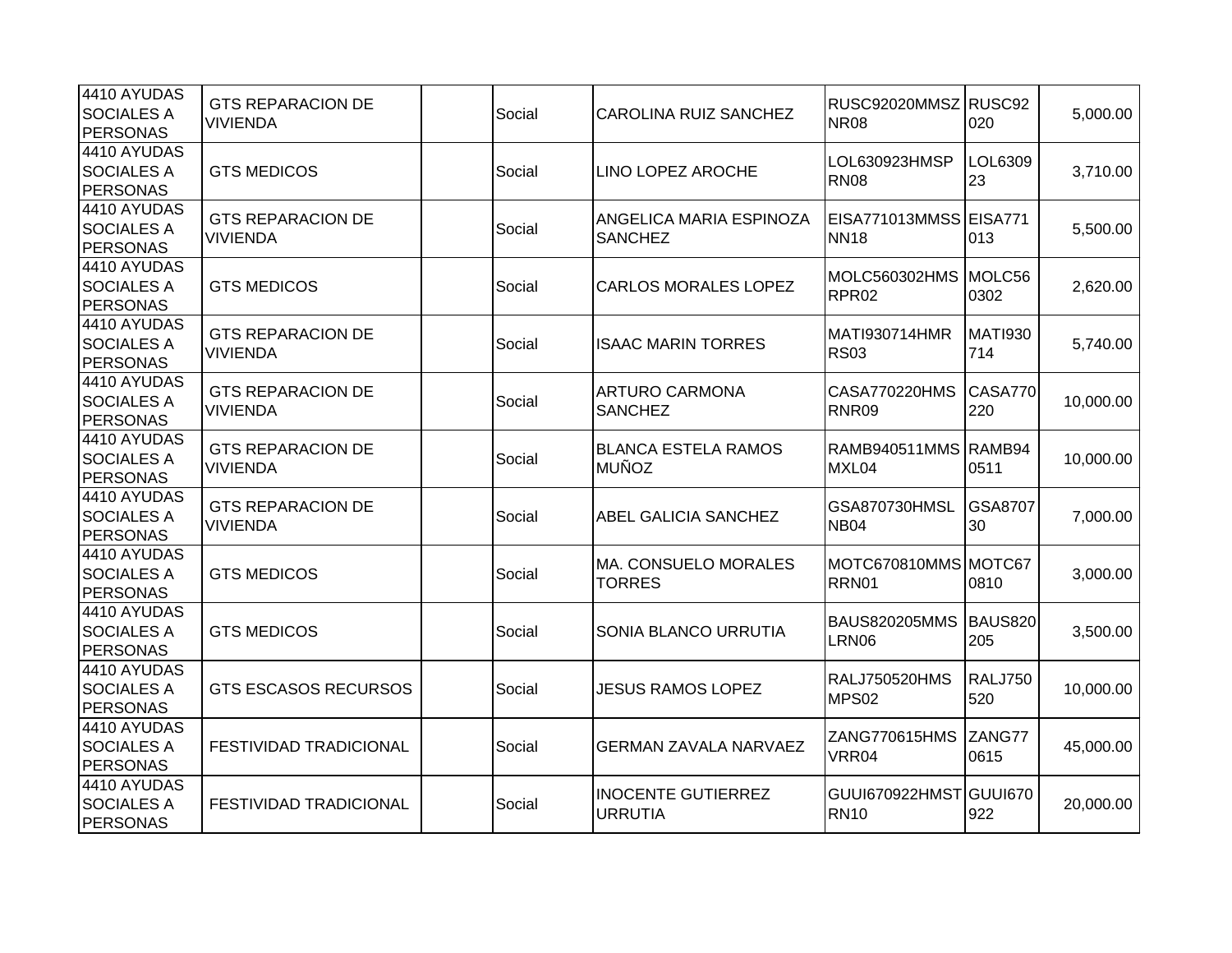| 4410 AYUDAS<br><b>SOCIALES A</b><br>PERSONAS        | <b>GTS MEDICOS</b>                          | Social | DELFINA AYALA ANZUREZ                          | AAAD541127MMS<br>YNL03                | AAAD541<br>127        | 5,000.00 |
|-----------------------------------------------------|---------------------------------------------|--------|------------------------------------------------|---------------------------------------|-----------------------|----------|
| 4410 AYUDAS<br><b>SOCIALES A</b><br>PERSONAS        | <b>GTS REPARACION DE</b><br><b>VIVIENDA</b> | Social | <b>MARGARITO CASTILLO</b><br><b>RIVEROL</b>    | CARM680610HMS<br>SVR01                | CARM68<br>0610        | 3,000.00 |
| 4410 AYUDAS<br><b>SOCIALES A</b><br><b>PERSONAS</b> | <b>GTS REPARACION DE</b><br>VIVIENDA        | Social | LENDI ABIGAIL GARCIA RUIZ                      | GARL970523MMS<br>RZN03                | <b>GARL970</b><br>523 | 5,000.00 |
| 4410 AYUDAS<br><b>SOCIALES A</b><br><b>PERSONAS</b> | <b>AYUDANTES Y</b><br><b>COMISARIADOS</b>   | Social | <b>JUAN FLORENCIO DIAZ</b><br><b>GUTIERREZ</b> | DIGJ640510HMSZ DIGJ640<br><b>TN05</b> | 510                   | 4,000.00 |
| 4410 AYUDAS<br><b>SOCIALES A</b><br><b>PERSONAS</b> | <b>AYUDANTES Y</b><br><b>COMISARIADOS</b>   | Social | <b>CESAR MOCTEZUMA GALICIA</b>                 | MOGC751214HMS MOGC75<br>CLS05         | 1214                  | 4,000.00 |
| 4410 AYUDAS<br><b>SOCIALES A</b><br>PERSONAS        | <b>AYUDANTES Y</b><br><b>COMISARIADOS</b>   | Social | AARON MUÑOZ GARCIA                             | MUGA540708HMS MUGA54<br>XRR00         | 0708                  | 4,000.00 |
| 4410 AYUDAS<br><b>SOCIALES A</b><br><b>PERSONAS</b> | <b>AYUDANTES Y</b><br><b>COMISARIADOS</b>   | Social | RAFAEL CARDOSO GARCIA                          | CAGR760412HMS<br>RRF09                | CAGR76<br>0412        | 4,000.00 |
| 4410 AYUDAS<br><b>SOCIALES A</b><br><b>PERSONAS</b> | <b>AYUDANTES Y</b><br><b>COMISARIADOS</b>   | Social | PABLO CAMACHO FLORES                           | CAFP790630HMS<br>MLB02                | CAFP790<br>630        | 4,000.00 |
| 4410 AYUDAS<br><b>SOCIALES A</b><br>PERSONAS        | <b>AYUDANTES Y</b><br><b>COMISARIADOS</b>   | Social | MIGUEL ANGEL PEREZ<br><b>MARTINEZ</b>          | PEMM840514HMS PEMM84<br>RRG03         | 0514                  | 4,000.00 |
| 4410 AYUDAS<br><b>SOCIALES A</b><br><b>PERSONAS</b> | <b>AYUDANTES Y</b><br><b>COMISARIADOS</b>   | Social | ROBERTO PEREZ TOLEDANO                         | <b>PETR670504HMS</b><br>RLB07         | PETR670<br>504        | 4,000.00 |
| 4410 AYUDAS<br><b>SOCIALES A</b><br><b>PERSONAS</b> | <b>AYUDANTES Y</b><br><b>COMISARIADOS</b>   | Social | <b>ANTONIO SANCHEZ</b><br><b>SANCHEZ</b>       | SASA640705HMS<br><b>NN06</b>          | <b>SASA640</b><br>705 | 4,000.00 |
| 4410 AYUDAS<br><b>SOCIALES A</b><br><b>PERSONAS</b> | <b>AYUDANTES Y</b><br><b>COMISARIADOS</b>   | Social | <b>VICTOR ARAGON ARAGON</b>                    | AAAV740930HMS<br>RRC09                | AAAV740<br>930        | 4,000.00 |
| 4410 AYUDAS<br><b>SOCIALES A</b><br>PERSONAS        | <b>AYUDANTES Y</b><br><b>COMISARIADOS</b>   | Social | AMBROSIO QUIROZ LUGO                           | QULA490728HMS<br>RGM05                | QULA490<br>728        | 4,000.00 |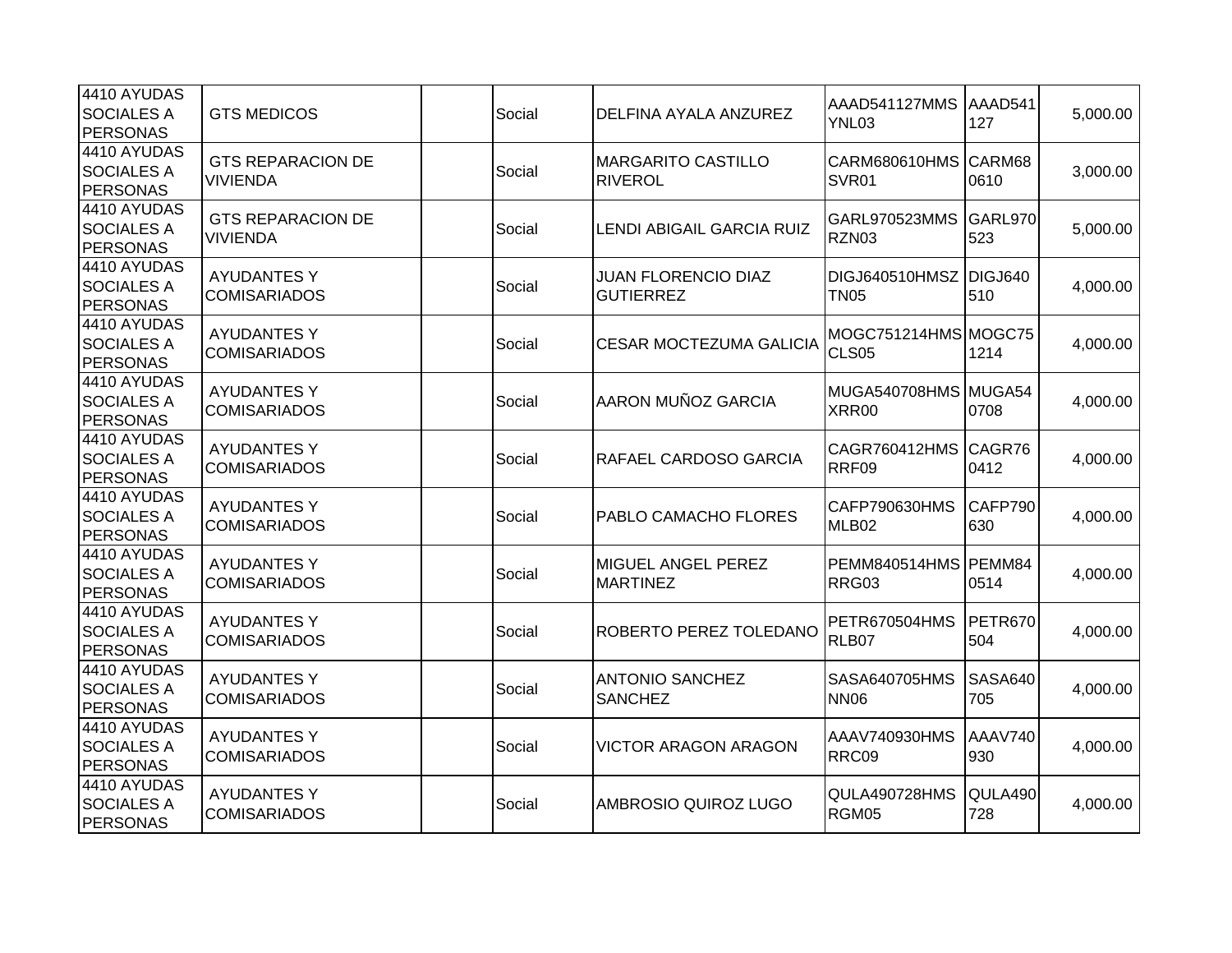| 4410 AYUDAS<br><b>SOCIALES A</b><br><b>PERSONAS</b> | <b>AYUDANTES Y</b><br><b>COMISARIADOS</b>   | Social | <b>APOLONIA GUTIERREZ</b><br><b>ANZUREZ</b>   | GUAA660209MMS GUAA66<br>TNP06         | 0209                  | 4,000.00  |
|-----------------------------------------------------|---------------------------------------------|--------|-----------------------------------------------|---------------------------------------|-----------------------|-----------|
| 4410 AYUDAS<br><b>SOCIALES A</b><br><b>PERSONAS</b> | <b>AYUDANTES Y</b><br><b>COMISARIADOS</b>   | Social | <b>GERMAN ZAVALA NARVAEZ</b>                  | ZANG770615HMS<br>VRR04                | ZANG77<br>0615        | 4,000.00  |
| 4410 AYUDAS<br><b>SOCIALES A</b><br><b>PERSONAS</b> | <b>AYUDANTES Y</b><br><b>COMISARIADOS</b>   | Social | <b>INOCENTE GUTIERREZ</b><br><b>URRUTIA</b>   | GUUI670922HMST GUUI670<br><b>RN10</b> | 922                   | 4,000.00  |
| 4410 AYUDAS<br><b>SOCIALES A</b><br><b>PERSONAS</b> | <b>AYUDANTES Y</b><br><b>COMISARIADOS</b>   | Social | <b>MARCO ANTONIO YAÑEZ</b><br><b>SAAVEDRA</b> | YASM680906HMS<br>XVR09                | YASM68<br>0906        | 4,000.00  |
| 4410 AYUDAS<br><b>SOCIALES A</b><br><b>PERSONAS</b> | <b>AYUDANTES Y</b><br><b>COMISARIADOS</b>   | Social | <b>GERMAN ZAVALA NARVAEZ</b>                  | ZANG770615HMS<br>VRR04                | ZANG77<br>0615        | 3,000.00  |
| 4410 AYUDAS<br><b>SOCIALES A</b><br><b>PERSONAS</b> | <b>GTS MEDICOS</b>                          | Social | <b>DIEGO PINEDA ZAMORA</b>                    | PIZD990813HMSN PIZD990<br><b>MG02</b> | 813                   | 3,000.00  |
| 4410 AYUDAS<br><b>SOCIALES A</b><br><b>PERSONAS</b> | <b>GTS MEDICOS</b>                          | Social | M. ROSARIO Z. PALMA<br><b>SANCHEZ</b>         | ZXSR470505MMS<br><b>XNS00</b>         | ZXSR470<br>505        | 7,000.00  |
| 4410 AYUDAS<br><b>SOCIALES A</b><br><b>PERSONAS</b> | <b>GTS COMPRA DESPENSA</b>                  | Social | <b>MA. FELIX GALICIA MONTES</b><br>DE OCA     | GAMF770107MMS GAMF77<br><b>LNL16</b>  | 0107                  | 2,610.00  |
| 4410 AYUDAS<br><b>SOCIALES A</b><br><b>PERSONAS</b> | <b>GTS REPARACION DE</b><br><b>VIVIENDA</b> | Social | <b>JUAN ANTONIO AYALA</b><br><b>AGUILAR</b>   | AAAJ890817HMSY AAAJ890<br>GN03        | 817                   | 6,000.00  |
| 4410 AYUDAS<br><b>SOCIALES A</b><br><b>PERSONAS</b> | <b>GTS ESCASOS RECURSOS</b>                 | Social | <b>OCTAVIO LOPEZ GARCIA</b>                   | LOGO940418HMS  LOGO94<br><b>PRC00</b> | 0418                  | 3,000.00  |
| 4410 AYUDAS<br><b>SOCIALES A</b><br><b>PERSONAS</b> | <b>GTS MEDICOS</b>                          | Social | <b>JOVANNI PINEDA QUINTERO</b>                | PIQJ960605HMSN PIQJ960<br><b>NV07</b> | 605                   | 10,000.00 |
| 4410 AYUDAS<br><b>SOCIALES A</b><br><b>PERSONAS</b> | <b>GTS FUNERARIOS</b>                       | Social | <b>JORGE IBARRA PINEDA</b>                    | IAPJ670423HMSB<br><b>NR04</b>         | <b>IAPJ6704</b><br>23 | 3,000.00  |
| 4410 AYUDAS<br><b>SOCIALES A</b><br>PERSONAS        | <b>GTS FUNERARIOS</b>                       | Social | MAGDALENO RODRIGUEZ<br><b>MARTINEZ</b>        | <b>ROMM670722HM</b><br>SDRG00         | ROMM67<br>0722        | 5,000.00  |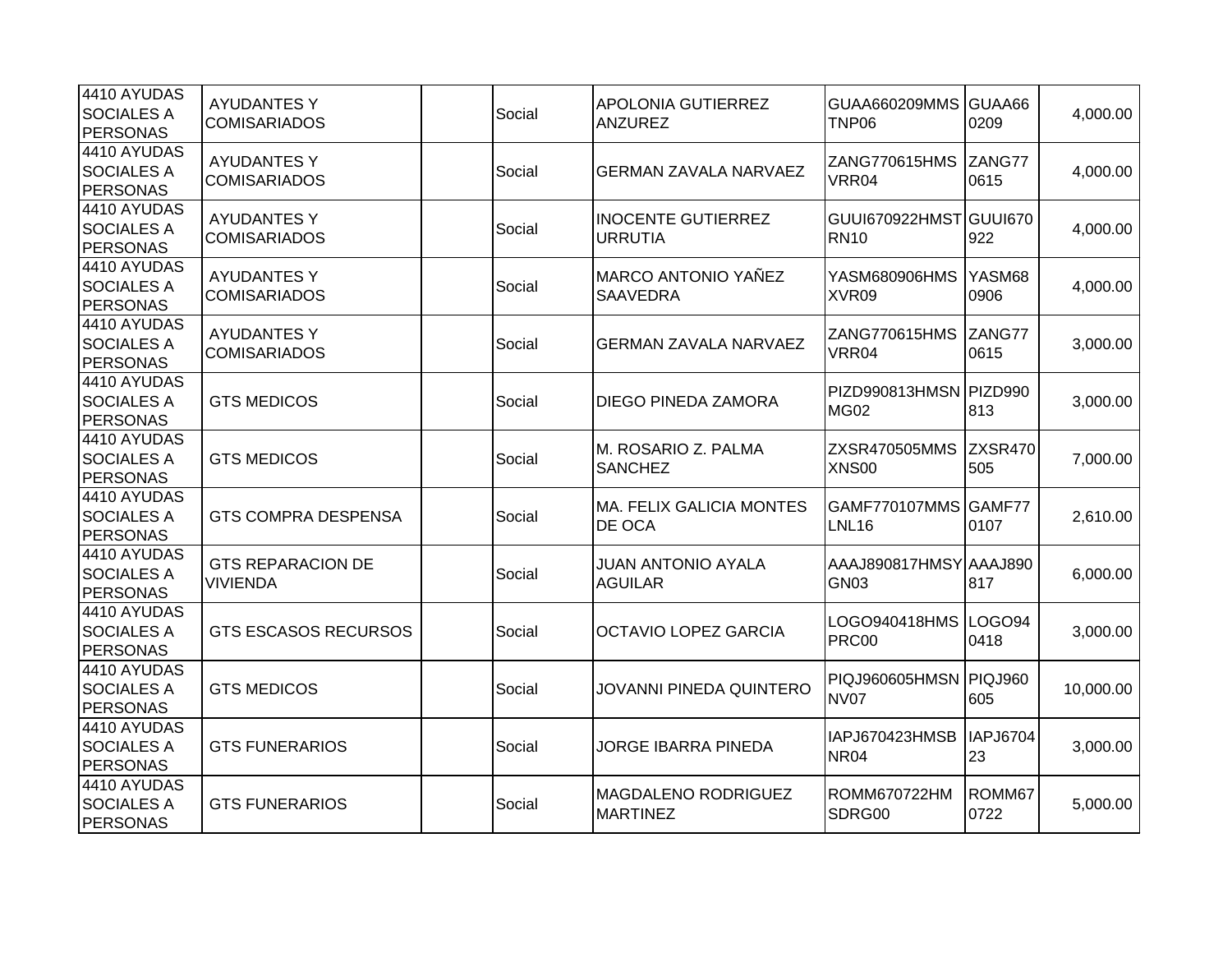| 4410 AYUDAS<br><b>SOCIALES A</b><br><b>PERSONAS</b> | <b>GTS MEDICOS</b>          | Social | <b>ELIZABETH CASTILLO</b><br><b>SANCHEZ</b> | CASE980412MMS<br>SNL04                | CASE980<br>412 | 2,500.00  |
|-----------------------------------------------------|-----------------------------|--------|---------------------------------------------|---------------------------------------|----------------|-----------|
| 4410 AYUDAS<br><b>SOCIALES A</b><br><b>PERSONAS</b> | <b>GTS FUNERARIOS</b>       | Social | RODOLFO LOPEZ<br><b>HERNANDEZ</b>           | LOHR730820HMS<br>PRD <sub>05</sub>    | LOHR73<br>0820 | 7,000.00  |
| 4410 AYUDAS<br><b>SOCIALES A</b><br><b>PERSONAS</b> | <b>GTS FUNERARIOS</b>       | Social | PILAR YAZMIN AYALA<br><b>SANCHEZ</b>        | AASP811005MMS<br>YNL00                | AASP811<br>005 | 4,000.00  |
| 4410 AYUDAS<br><b>SOCIALES A</b><br><b>PERSONAS</b> | <b>GTS MEDICOS</b>          | Social | ANI ARMANDO ARENAS<br><b>SANCHEZ</b>        | <b>AESA911114HMS</b><br><b>RNN05</b>  | AESA911<br>114 | 5,000.00  |
| 4410 AYUDAS<br><b>SOCIALES A</b><br><b>PERSONAS</b> | <b>GTS MEDICOS</b>          | Social | RICARDO YAÑEZ DIAZ                          | YADR780403HMS<br>XZC05                | YADR78<br>0403 | 3,000.00  |
| 4410 AYUDAS<br><b>SOCIALES A</b><br><b>PERSONAS</b> | <b>GTS ESCASOS RECURSOS</b> | Social | ALICIA MORALES CASTILLO                     | MOCA850616MMS MOCA85<br>RSL07         | 0616           | 3,000.00  |
| 4410 AYUDAS<br><b>SOCIALES A</b><br><b>PERSONAS</b> | <b>GTS ESCASOS RECURSOS</b> | Social | DOMINGO OLIVER MARTINEZ                     | YACH860321HMS<br>XRR01                | YACH86<br>0321 | 10,000.00 |
| 4410 AYUDAS<br><b>SOCIALES A</b><br><b>PERSONAS</b> | <b>GTS ESCASOS RECURSOS</b> | Social | <b>ISRAEL BARRANCO</b><br><b>RODRIGUEZ</b>  | BARI791201HMSR BARI791<br><b>DS03</b> | 201            | 10,000.00 |
| 4410 AYUDAS<br><b>SOCIALES A</b><br><b>PERSONAS</b> | <b>GTS MEDICOS</b>          | Social | MA. CONSUELO MORALES<br><b>TORRES</b>       | MOTC670810MMS MOTC67<br>RRN01         | 0810           | 3,000.00  |
| 4410 AYUDAS<br><b>SOCIALES A</b><br>PERSONAS        | <b>GTS MEDICOS</b>          | Social | <b>ROBERTO TORRES MORALES</b>               | TOMR690513HMS TOMR69<br>RRB01         | 0513           | 4,000.00  |
| 4410 AYUDAS<br><b>SOCIALES A</b><br><b>PERSONAS</b> | <b>GTS MEDICOS</b>          | Social | <b>GLORIA ESCOBAR SANCHEZ</b>               | EOSG550430MMS EOSG55<br>SNL06         | 0430           | 3,000.00  |
| 4410 AYUDAS<br><b>SOCIALES A</b><br><b>PERSONAS</b> | <b>GTS MEDICOS</b>          | Social | SANDRA ZAMORA ROSALES                       | ZARS900412MMS<br>MSN02                | ZARS900<br>412 | 3,000.00  |
| 4410 AYUDAS<br><b>SOCIALES A</b><br>PERSONAS        | <b>GTS MEDICOS</b>          | Social | ELIZABETH NARANJO<br><b>GALICIA</b>         | NAGE900614MMS NAGE90<br>RLL01         | 0614           | 3,000.00  |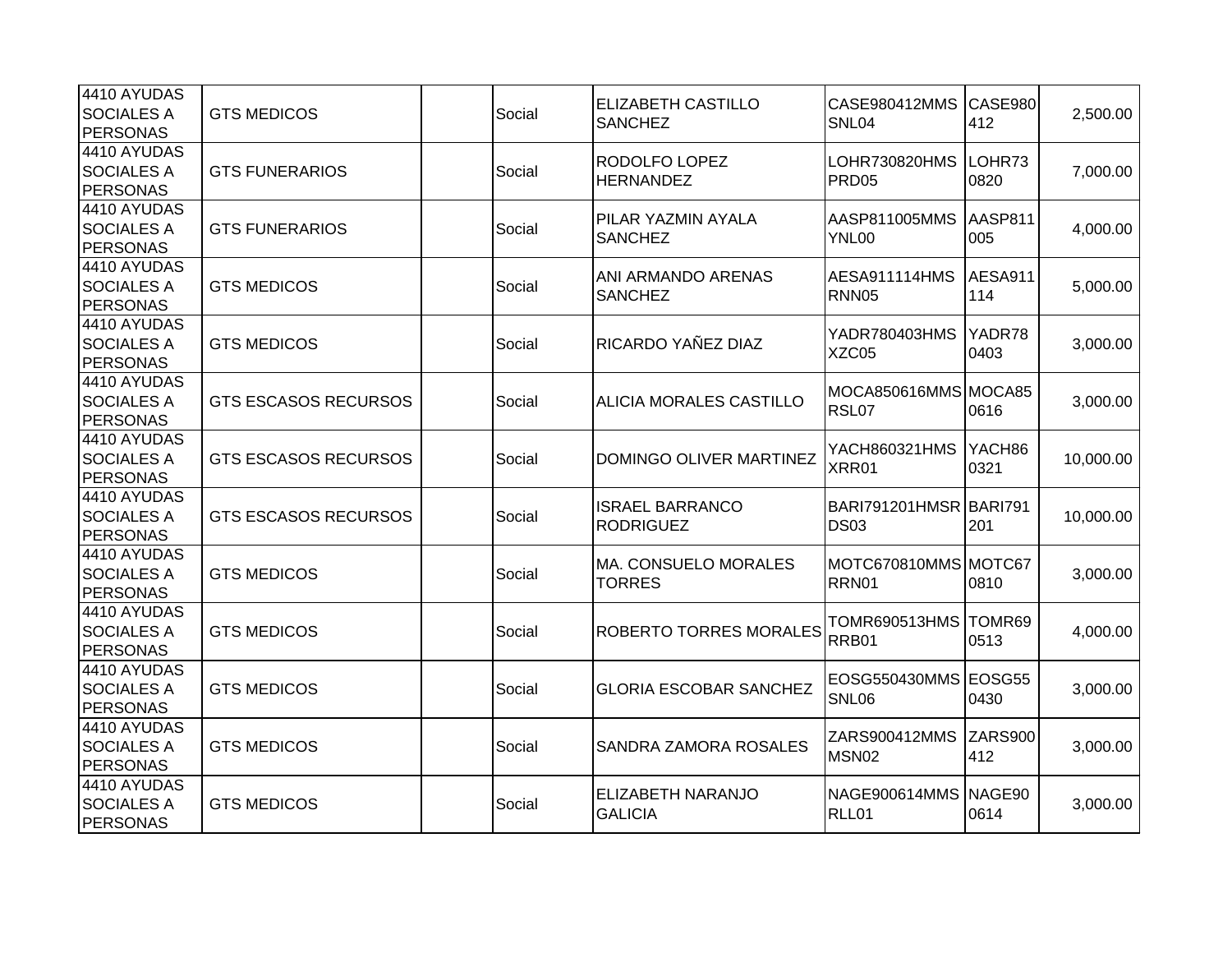| 4410 AYUDAS<br><b>SOCIALES A</b><br><b>PERSONAS</b> | <b>GTS FUNERARIOS</b>                     | Social | SOTERA GUTIERREZ RAMOS                         | GURS590423MMS GURS59<br><b>TMT02</b>  | 0423                  | 4,000.00 |
|-----------------------------------------------------|-------------------------------------------|--------|------------------------------------------------|---------------------------------------|-----------------------|----------|
| 4410 AYUDAS<br><b>SOCIALES A</b><br>PERSONAS        | <b>AYUDANTES Y</b><br><b>COMISARIADOS</b> | Social | <b>JUAN FLORENCIO DIAZ</b><br><b>GUTIERREZ</b> | DIGJ640510HMSZ DIGJ640<br><b>TN05</b> | 510                   | 4,000.00 |
| 4410 AYUDAS<br><b>SOCIALES A</b><br><b>PERSONAS</b> | <b>AYUDANTES Y</b><br><b>COMISARIADOS</b> | Social | <b>MARGARITA CRUZ</b>                          | CUXM681230MPL<br>RXR07                | CUXM68<br>1230        | 4,000.00 |
| 4410 AYUDAS<br><b>SOCIALES A</b><br>PERSONAS        | <b>AYUDANTES Y</b><br><b>COMISARIADOS</b> | Social | <b>JULIO RAMOS AYALA</b>                       | RAAJ610826HMS<br>MYL05                | RAAJ610<br>826        | 4,000.00 |
| 4410 AYUDAS<br><b>SOCIALES A</b><br><b>PERSONAS</b> | <b>AYUDANTES Y</b><br><b>COMISARIADOS</b> | Social | <b>CESAR MOCTEZUMA GALICIA</b>                 | MOGC751214HMS MOGC75<br>CLS05         | 1214                  | 4,000.00 |
| 4410 AYUDAS<br><b>SOCIALES A</b><br>PERSONAS        | <b>AYUDANTES Y</b><br><b>COMISARIADOS</b> | Social | <b>CRISPIN ARENAS ALONSO</b>                   | AEAC651025HMS<br>RLR04                | AEAC651<br>025        | 4,000.00 |
| 4410 AYUDAS<br><b>SOCIALES A</b><br><b>PERSONAS</b> | <b>AYUDANTES Y</b><br><b>COMISARIADOS</b> | Social | PABLO CAMACHO FLORES                           | CAFP79630HMSM<br>LB <sub>02</sub>     | CAFP796<br>30         | 4,000.00 |
| 4410 AYUDAS<br><b>SOCIALES A</b><br><b>PERSONAS</b> | <b>AYUDANTES Y</b><br><b>COMISARIADOS</b> | Social | ROBERTO PEREZ TOLEDANO                         | <b>PETR670504HMS</b><br>RLB07         | PETR670<br>504        | 4,000.00 |
| 4410 AYUDAS<br><b>SOCIALES A</b><br>PERSONAS        | <b>AYUDANTES Y</b><br><b>COMISARIADOS</b> | Social | <b>ANTONIO SANCHEZ</b><br><b>SANCHEZ</b>       | SASA640705HMS<br><b>NN06</b>          | <b>SASA640</b><br>705 | 4,000.00 |
| 4410 AYUDAS<br><b>SOCIALES A</b><br><b>PERSONAS</b> | <b>AYUDANTES Y</b><br><b>COMISARIADOS</b> | Social | <b>VICTOR ARAGON ARAGON</b>                    | AAAV740930HMS<br>RRC09                | AAAV740<br>930        | 4,000.00 |
| 4410 AYUDAS<br><b>SOCIALES A</b><br><b>PERSONAS</b> | <b>AYUDANTES Y</b><br><b>COMISARIADOS</b> | Social | AMBROSIO QUIROZ LUGO                           | QULA490728HMS<br>RGM05                | QULA490<br>728        | 4,000.00 |
| 4410 AYUDAS<br><b>SOCIALES A</b><br><b>PERSONAS</b> | <b>AYUDANTES Y</b><br><b>COMISARIADOS</b> | Social | <b>APOLONIA GUTIERREZ</b><br><b>ANZUREZ</b>    | GUAA660209MMS GUAA66<br>TNP06         | 0209                  | 4,000.00 |
| 4410 AYUDAS<br><b>SOCIALES A</b><br>PERSONAS        | <b>AYUDANTES Y</b><br><b>COMISARIADOS</b> | Social | <b>GERMAN ZAVALA NARVAEZ</b>                   | ZANG770615HMS<br>VRR04                | ZANG77<br>0615        | 4,000.00 |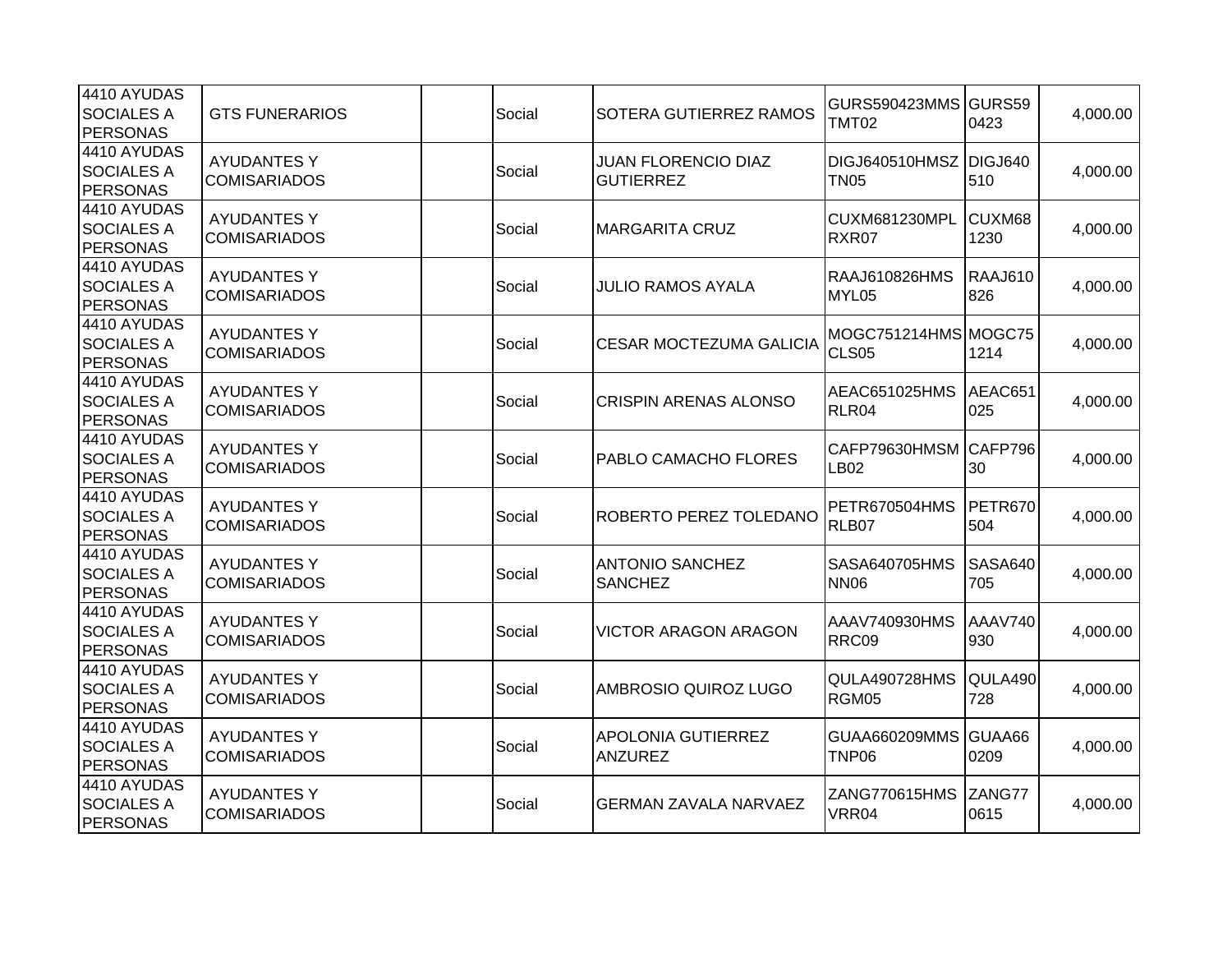| 4410 AYUDAS<br><b>SOCIALES A</b><br>PERSONAS        | <b>AYUDANTES Y</b><br><b>COMISARIADOS</b>   | Social | <b>INOCENTE GUTIERREZ</b><br><b>URRUTIA</b>   | GUUI670922HMST GUUI670<br><b>RN10</b>      | 922                   | 4,000.00   |
|-----------------------------------------------------|---------------------------------------------|--------|-----------------------------------------------|--------------------------------------------|-----------------------|------------|
| 4410 AYUDAS<br><b>SOCIALES A</b><br>PERSONAS        | <b>AYUDANTES Y</b><br><b>COMISARIADOS</b>   | Social | MARCO ANTONIO YAÑEZ<br><b>SAAVEDRA</b>        | YASM680906HMS<br>XVR09                     | YASM68<br>0906        | 4,000.00   |
| 4410 AYUDAS<br><b>SOCIALES A</b><br><b>PERSONAS</b> | <b>GTS MEDICOS</b>                          | Social | <b>ISMAEL ISAURO AYALA</b><br><b>SANCHEZ</b>  | AASI800618HMSY<br><b>NS08</b>              | AASI800<br>618        | 3,000.00   |
| 4410 AYUDAS<br><b>SOCIALES A</b><br><b>PERSONAS</b> | <b>GTS REPARACION DE</b><br><b>VIVIENDA</b> | Social | <b>GILBERTA FLORES</b><br><b>BARRANCO</b>     | FOBG770204MMS FOBG77<br>LRL08              | 0204                  | 5,000.00   |
| 4410 AYUDAS<br><b>SOCIALES A</b><br><b>PERSONAS</b> | <b>GTS FUNERARIOS</b>                       | Social | LORENZA GARCIA RUIZ                           | GARL760810MMS<br>RZR03                     | GARL760<br>810        | 10,000.00  |
| 4410 AYUDAS<br><b>SOCIALES A</b><br>PERSONAS        | <b>GTS MEDICOS</b>                          | Social | ANI ARMANDO ARENAS<br><b>SANCHEZ</b>          | <b>AESA911114HMS</b><br><b>RNN05</b>       | AESA911<br>114        | 5,000.00   |
| 4410 AYUDAS<br><b>SOCIALES A</b><br>PERSONAS        | <b>GTS REPARACION DE</b><br><b>VIVIENDA</b> | Social | <b>JOSE ASUNCION RIVEROL</b><br><b>MONTES</b> | RIMA860815HMSVRIMA860<br><b>NS02</b>       | 815                   | 2,500.00   |
| 4410 AYUDAS<br><b>SOCIALES A</b><br><b>PERSONAS</b> | <b>GTS REPARACION DE</b><br><b>VIVIENDA</b> | Social | NORMA LETICIA RIBEROL<br><b>MONTES</b>        | <b>RIMN800106MMS</b><br>BNR01              | <b>RIMN800</b><br>106 | 2,500.00   |
| 4410 AYUDAS<br><b>SOCIALES A</b><br>PERSONAS        | <b>GTS REPARACION DE</b><br><b>VIVIENDA</b> | Social | <b>ZENAIDA MONTES RUIZ</b>                    | MORZ590605MMS MORZ59<br>NZN01              | 0605                  | 2,500.00   |
| 4410 AYUDAS<br><b>SOCIALES A</b><br><b>PERSONAS</b> | <b>GTS MEDICOS</b>                          | Social | <b>MATEO TORRES MORALES</b>                   | TOMM661120HMS TOMM66<br>RRT02              | 1120                  | 3,000.00   |
| 4410 AYUDAS<br><b>SOCIALES A</b><br><b>PERSONAS</b> | <b>FESTIVIDAD TRADICIONAL</b>               | Social | MIGUEL YAÑEZ CAMPOS                           | YACM650523HMS<br>XMG07                     | YACM65<br>0523        | 100,000.00 |
| 4410 AYUDAS<br><b>SOCIALES A</b><br><b>PERSONAS</b> | <b>GTS MEDICOS</b>                          | Social | JOSE DE JESUS YAÑEZ<br><b>FONSECA</b>         | YAFJ000929HMSX YAFJ000<br>NSA <sub>2</sub> | 929                   | 3,000.00   |
| 4410 AYUDAS<br><b>SOCIALES A</b><br>PERSONAS        | <b>GTS FUNERARIOS</b>                       | Social | <b>CRISPIN ARENAS ALONSO</b>                  | AEAC651025HMS<br>RLR04                     | AEAC651<br>025        | 7,000.00   |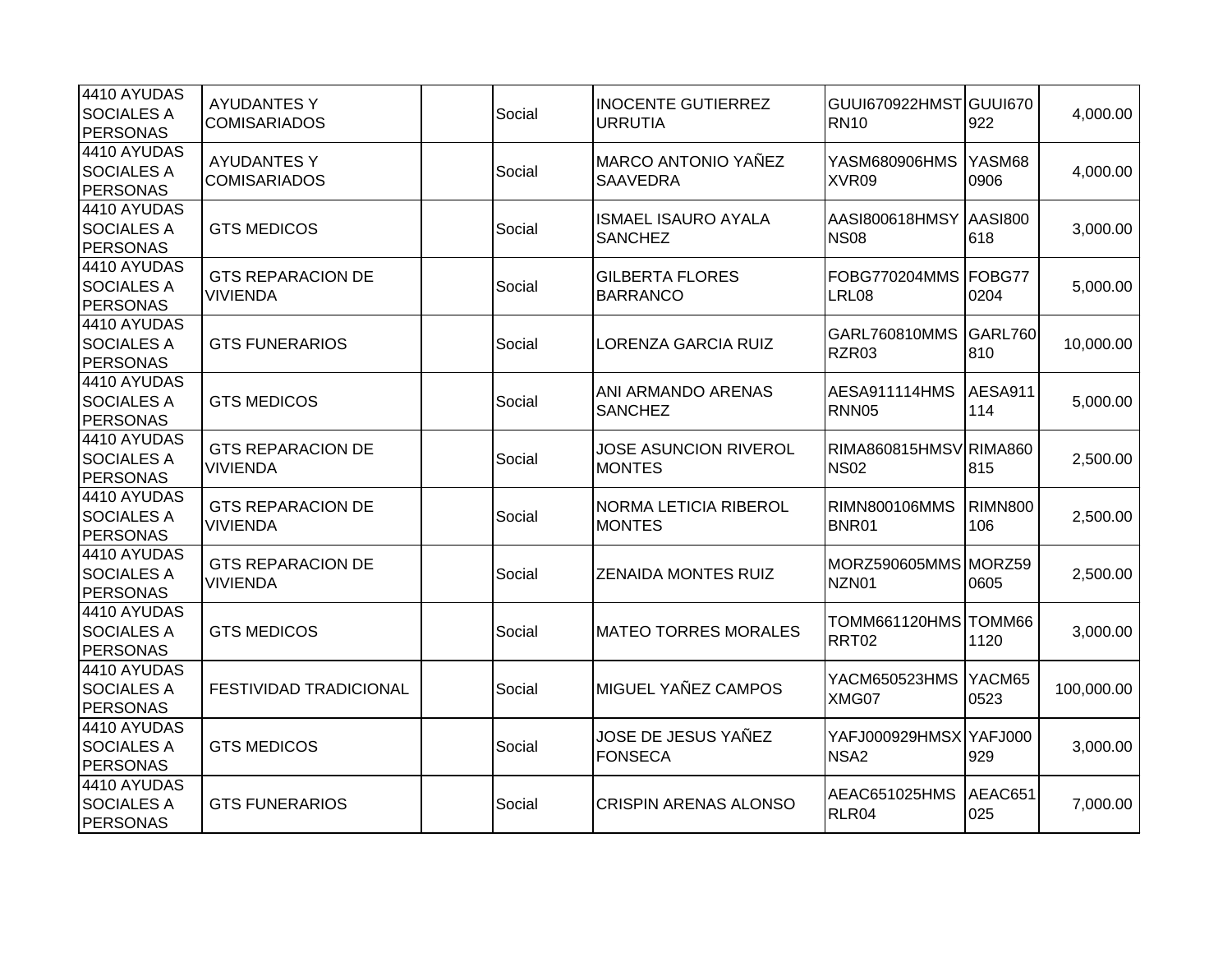| 4410 AYUDAS<br><b>SOCIALES A</b><br><b>PERSONAS</b> | <b>GTS MEDICOS</b>                          | Social | <b>GABINO SANCHEZ CARMONA</b>                  | SACG761025HMS<br>NRB17                    | SACG76<br>1025        | 8,000.00  |
|-----------------------------------------------------|---------------------------------------------|--------|------------------------------------------------|-------------------------------------------|-----------------------|-----------|
| 4410 AYUDAS<br><b>SOCIALES A</b><br>PERSONAS        | <b>GTS REPARACION DE</b><br><b>VIVIENDA</b> | Social | RITA LISET SANCHEZ PINEDA                      | SAPR780523MMS<br>NNT07                    | <b>SAPR780</b><br>523 | 3,000.00  |
| 4410 AYUDAS<br><b>SOCIALES A</b><br><b>PERSONAS</b> | <b>GTS REPARACION DE</b><br><b>VIVIENDA</b> | Social | PETRA GARCIA MORALES                           | GAMP481204MMS GAMP48<br>RRT04             | 1204                  | 10,000.00 |
| 4410 AYUDAS<br><b>SOCIALES A</b><br>PERSONAS        | <b>GTS MEDICOS</b>                          | Social | THALIA YATZIL ESPINO<br><b>ANZURES</b>         | EIAT900605MMSS EIAT900<br><b>NH03</b>     | 605                   | 2,500.00  |
| 4410 AYUDAS<br><b>SOCIALES A</b><br><b>PERSONAS</b> | <b>GTS REPARACION DE</b><br><b>VIVIENDA</b> | Social | <b>FREDI DAVID GUTIERREZ</b><br><b>CAMACHO</b> | <b>GUCF901227HMT</b><br><b>MR09</b>       | GUCF90<br>1227        | 5,000.00  |
| 4410 AYUDAS<br><b>SOCIALES A</b><br>PERSONAS        | <b>GTS REPARACION DE</b><br><b>VIVIENDA</b> | Social | <b>PATRICIA LOPEZ GARCIA</b>                   | LOGP610317MMS<br>PRT <sub>02</sub>        | LOGP61<br>0317        | 3,000.00  |
| 4410 AYUDAS<br><b>SOCIALES A</b><br><b>PERSONAS</b> | <b>AYUDANTES Y</b><br><b>COMISARIADOS</b>   | Social | JULIO ANGEL YAÑEZ<br><b>BASALDUA</b>           | YABJ490412HMXS YABJ490<br>L <sub>01</sub> | 412                   | 4,000.00  |
| 4410 AYUDAS<br><b>SOCIALES A</b><br><b>PERSONAS</b> | <b>AYUDANTES Y</b><br><b>COMISARIADOS</b>   | Social | <b>JUAN FLORENCIO DIAZ</b><br><b>GUTIERREZ</b> | DIGJ640510HMSZ DIGJ640<br><b>TN05</b>     | 510                   | 4,000.00  |
| 4410 AYUDAS<br><b>SOCIALES A</b><br>PERSONAS        | <b>AYUDANTES Y</b><br><b>COMISARIADOS</b>   | Social | <b>JULIO RAMOS AYALA</b>                       | RAAJ610826HMS<br>MYL05                    | <b>RAAJ610</b><br>826 | 4,000.00  |
| 4410 AYUDAS<br><b>SOCIALES A</b><br><b>PERSONAS</b> | <b>AYUDANTES Y</b><br><b>COMISARIADOS</b>   | Social | <b>CESAR MOCTEZUMA GALICIA</b>                 | MOGC751214HMS MOGC75<br>CLS05             | 1214                  | 4,000.00  |
| 4410 AYUDAS<br><b>SOCIALES A</b><br><b>PERSONAS</b> | <b>AYUDANTES Y</b><br><b>COMISARIADOS</b>   | Social | JULIO ANGEL YAÑEZ<br><b>BASALDUA</b>           | YABJ490412HMXS YABJ490<br>L01             | 412                   | 4,000.00  |
| 4410 AYUDAS<br><b>SOCIALES A</b><br><b>PERSONAS</b> | <b>AYUDANTES Y</b><br><b>COMISARIADOS</b>   | Social | <b>CRISPIN ARENAS ALONSO</b>                   | AEAC651025HMS<br>RLR04                    | AEAC651<br>025        | 4,000.00  |
| 4410 AYUDAS<br><b>SOCIALES A</b><br>PERSONAS        | <b>AYUDANTES Y</b><br><b>COMISARIADOS</b>   | Social | MIGUEL ANGEL PEREZ<br><b>MARTINEZ</b>          | PEMM840514HMS PEMM84<br>RRG03             | 0514                  | 4,000.00  |